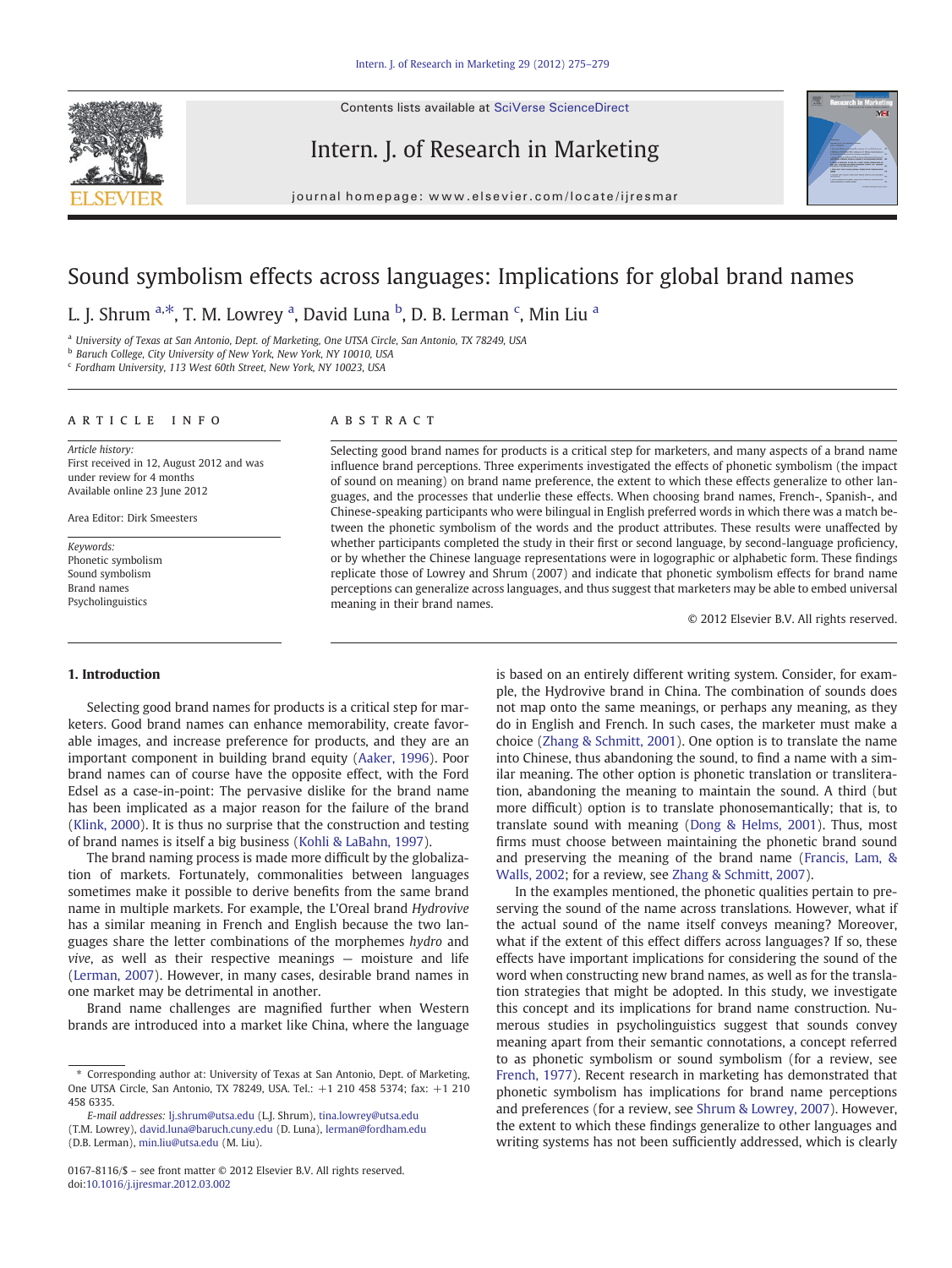crucial for applying previous findings to international brand naming contexts.

To address this issue, we report a study that is a replication of previous work ([Lowrey & Shrum, 2007\)](#page--1-0), but one whose context is relevant to global brand name construction. Specifically, we investigate the effects of phonetic symbolism across multiple languages, including one with a non-alphabetic writing system (Chinese logographic). Our study uses a bilingual context by testing whether the effects also occur in a consumer's second language and tests whether the effects vary by second-language proficiency. The international context of the investigation allows us to generalize brand name construction recommendations to global marketing and advertising situations.

#### 2. Theoretical development

#### 2.1. Phonetic symbolism and brand name development

Phonetic symbolism refers to a non-arbitrary relation between sound and meaning. It suggests that the mere sound of a word, apart from its actual definition, conveys meaning. Research supporting the notion of phonetic symbolism has shown that the distinct sounds resulting from different letter combinations are consistently associated with the magnitude of concepts such as size, weight, speed, and hardness, at rates above those predicted by chance [\(French, 1977](#page--1-0)). For example, front vowel sounds (such as the [i] vowel sound in pip), in which the tongue is positioned toward the front of the mouth, are associated with perceptions such as smaller, faster, brighter, and harder, whereas back vowel sounds (in which the tongue is toward the back of the mouth, as with the [ä] vowel sound in pop) are associated with perceptions such as larger, slower, darker, and softer. Similar associations have also been documented for consonants [\(Klink, 2000](#page--1-0)).

Recent research has extended the concept of phonetic symbolism to brand name perceptions and preferences. For example, when presented with fictitious brand names, people perceived names with back vowels to be associated with concepts such as thicker (ketchup), darker (beer), and creamier (ice cream) compared to names with front vowel sounds (cf. [Klink, 2000; Yorkston & Menon, 2004](#page--1-0)). More recent research has extended these findings to show that brand attitudes and preferences can be enhanced when the fit between the phonetically induced perceptions of a brand name and the product's attributes is maximized. [Lowrey and Shrum \(2007\)](#page--1-0) constructed fictitious brand names that varied only by one vowel, which represented the manipulation of the front/back vowel sound distinction (e.g., tiddip vs. toddip). Relative to back vowels, front vowel sounds are perceived to be faster, smaller, sharper, cleaner, and crisper. Consistent with the phonetic symbolism hypothesis, front vowel sound words were preferred over back vowel sound words, by approximately a 2–1 margin, when participants were asked to choose a brand name for a convertible or a knife. However, the opposite was true when participants were asked to choose a brand name for an SUV or a hammer — again by approximately a 2–1 margin.

Although research on phonetic symbolism and brand names suggests that the sounds of brand names influence brand name preferences, there are clear limitations of these studies that inhibit their applicability to international contexts. These limitations include the fact that the majority of research has been conducted only in English and in the United States, has used only alphabetic writing systems, and has not accounted for possible language proficiency effects when the brand name is foreign-sounding or presented in a second-language context.

#### 2.2. Hypotheses

To address these shortcomings in the literature, we conducted a replication of [Lowrey and Shrum \(2007\),](#page--1-0) but varied a number of factors to test the extent to which the findings generalize across situations that are applicable to international brands. The primary hypothesis we tested is that particular words will be preferred as brand names when the phonetic connotations of the words are consistent with the product attributes. We also varied the language in which the study was presented (English, Spanish, French, and Chinese), whether the language was the first or second language for bilingual speakers, and for Chinese language administrations, whether the writing system was alphabetic or logographic. We also measured language proficiency. For all of these language factors, our expectations were less clear. First, although phonetic symbolism effects have been noted in several languages [\(Ultan, 1978](#page--1-0)), it is not clear whether the magnitude of the effects is similar across languages [\(Brown, 1958; Sapir, 1929](#page--1-0)). Second, although fluent and non-fluent speakers process second-language information differently ([Luna &](#page--1-0) [Peracchio, 2001; Zhang & Schmitt, 2004\)](#page--1-0), it is not clear whether such processing differences influence phonetic symbolism effects. Third, theorists hold differing views on whether phonetic symbolism effects should be observed for logographic word representations (cf. [Chua, 1999; Fang, Horng, & Tzeng, 1986; McCusker, Hillinger, &](#page--1-0) [Bias, 1981; Perfetti & Zhang, 1991\)](#page--1-0).

#### 3. Experiments 1a–1c

#### 3.1. Method

Data collection was conducted in three countries (Experiments 1a–1c) to test our hypotheses. The experiments represented a close replication of [Lowrey and Shrum \(2007\),](#page--1-0) which crossed vowel sound with product category. Spanish-, French-, and Chinese-speaking participants who were fluent in English expressed preferences between brand name pairs that differed only in their primary vowel sound (front vs. back) and did so as a function of product category. In addition, Chinese-speaking participants received brand name stimuli that were constructed using either alphabetic letters or logographic symbols. We also manipulated the languages in which the experiments were completed — whether participants completed the experiment in English or a different language  $-$  and we measured their proficiency in the two focal languages.

#### 3.1.1. Participants, procedure, and measures

Participants in Experiments 1a–1c spoke French, Spanish, or Chinese and were bilingual in English. Participants in Experiment 1a  $(n=106, 58$  women, 47 men, 1 missing;  $M_{age}=23.7$  yrs.,  $SD=2.57$ ) were undergraduates at a French university, participants in Experiment 1b ( $n=88$ , 39 women, 48 men, 1 missing;  $M_{\text{age}}=23.6$  yrs.,  $SD = 5.53$ ) were undergraduates at a university in the United States with a substantial proportion of Hispanic students, and participants in Experiment 1c ( $n=181$ , 104 women, 77 men;  $M_{\text{age}}=31.8$  yrs.,  $SD = 7.56$ ) were Chinese participants who were recruited by students in a graduate research course at a university in Taipei.

Participants in all three experiments received the same set of stimuli in the form of questionnaires that differed only in the language in which they were administered. Participants were told that they were participating in a study of brand names. In the first part of the questionnaire, participants were presented with a series of six word pairs (due to translation errors, only four word pairs were used in Chinese logographic conditions). Each word pair differed only by one vowel, which represented the phonetic symbolism manipulation of front versus back vowel sounds. Artificial words were used to avoid semantic associations. Although the artificial words are technically not translatable because they have no meaning, the instructions were translated across languages, a process that was expected to prime that language's pronunciations and sound associations. The order of presentation was counterbalanced, and all words were evaluated separately by individuals who were bilingual in